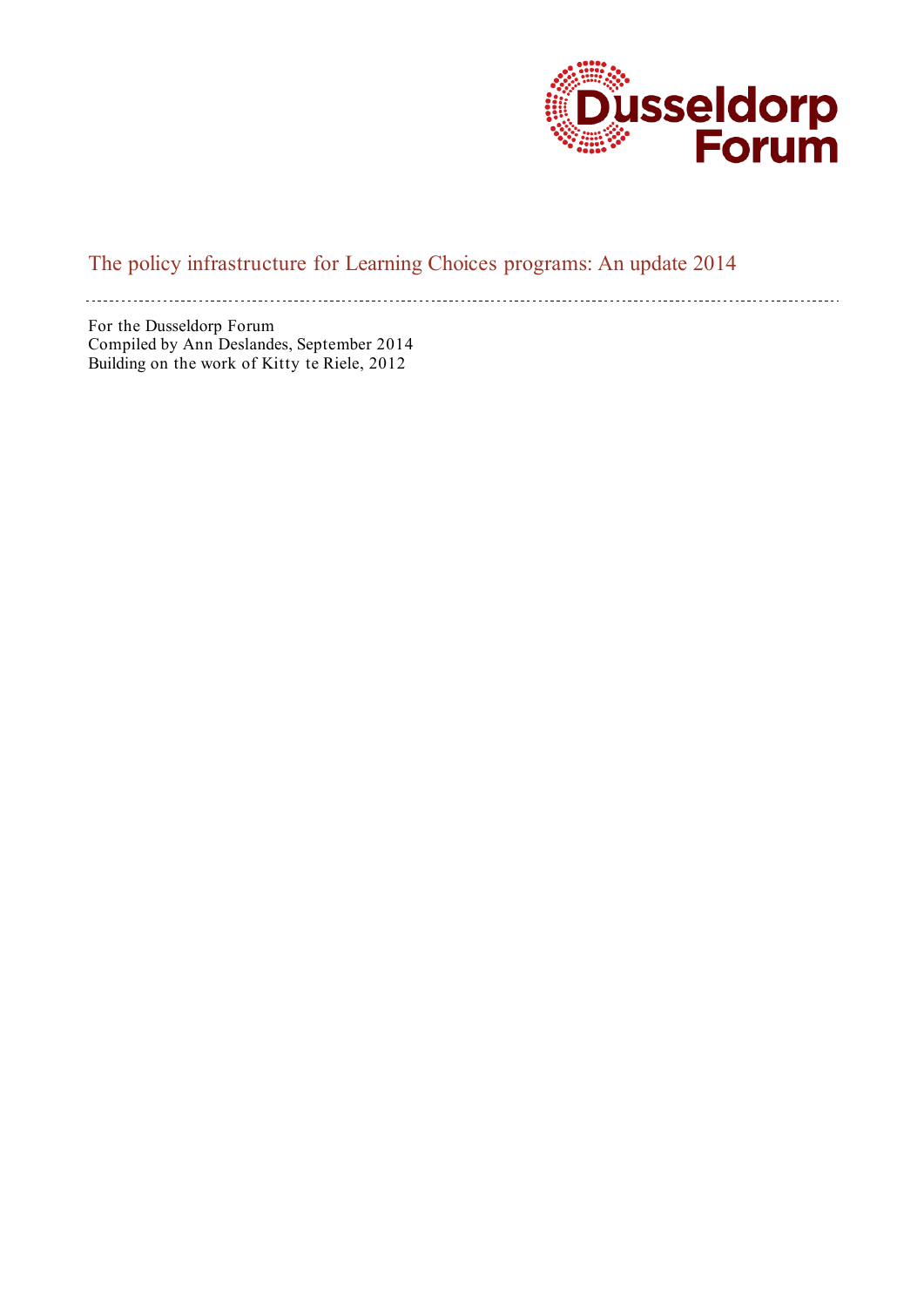In 2012 Dusseldorp Forum<sup>1</sup> published Learning Choices: A map for the future. This report by Kitty te Riele analyses over 400 learning programs, with 33,000 young people enrolled in 1200 locations across Australia. The report draws on an in-depth analysis of reports and information from 33 specific programs as well as existing research publications about enabling all young people to complete their education.<sup>2</sup>

In Section 2, 'Policy', te Riele provides an overview of national and state policies that support or otherwise impact upon the provision of Learning Choices programs. Here in this document, the details in that policy section have been updated by Ann Deslandes to provide a current overview of these policies.

Dusseldorp Forum defines flexible and inclusive learning to include programs and initiatives that seek to increase engagement in learning, that take a whole of person approach to learning and focus on creating socially inclusive educational pathways for all young people. This intersects with activity that is widely referred to, in the learning sector and in education policy, as alternative education.

Narrowing the focus within this sphere of activity, Learning Choices programs<sup>3</sup> are programs and initiatives, both outside school and in schools, designed to meet the diversity of needs for young people to be actively and positively engaged with their learning, achieving better life and learning outcomes and building pathways to further learning beyond school. Although there is much variety, what Learning Choices programs have in common is that:

- young people can attend by choice,<br>they offer general education at second-
- they offer general education at secondary school level, enabling young people to achieve recognised credentials,
- $\bullet$  they aim to adapt the offer of education to suit the young people who attend<sup>4</sup>.

This document is specifically about policy that affects Learning Choices programs.

<sup>&</sup>lt;sup>1</sup> Previously known as Dusseldorp Skills Forum.<br> $\frac{2}{5}$  To Bigle, K, 2012. I genuing Chaiseau a man for the

Te Riele, K. 2012. Learning Choices: a map for the future, Dusseldorp Skills Forum, Sydney.

Dusseldorp Forum, 'Learning Choices programs'. 2014. Available at

http://dusseldorp.org.au/priorities/alternative-learning/program-database/<br>
<sup>4</sup> Te Riele, K. 2012, p.6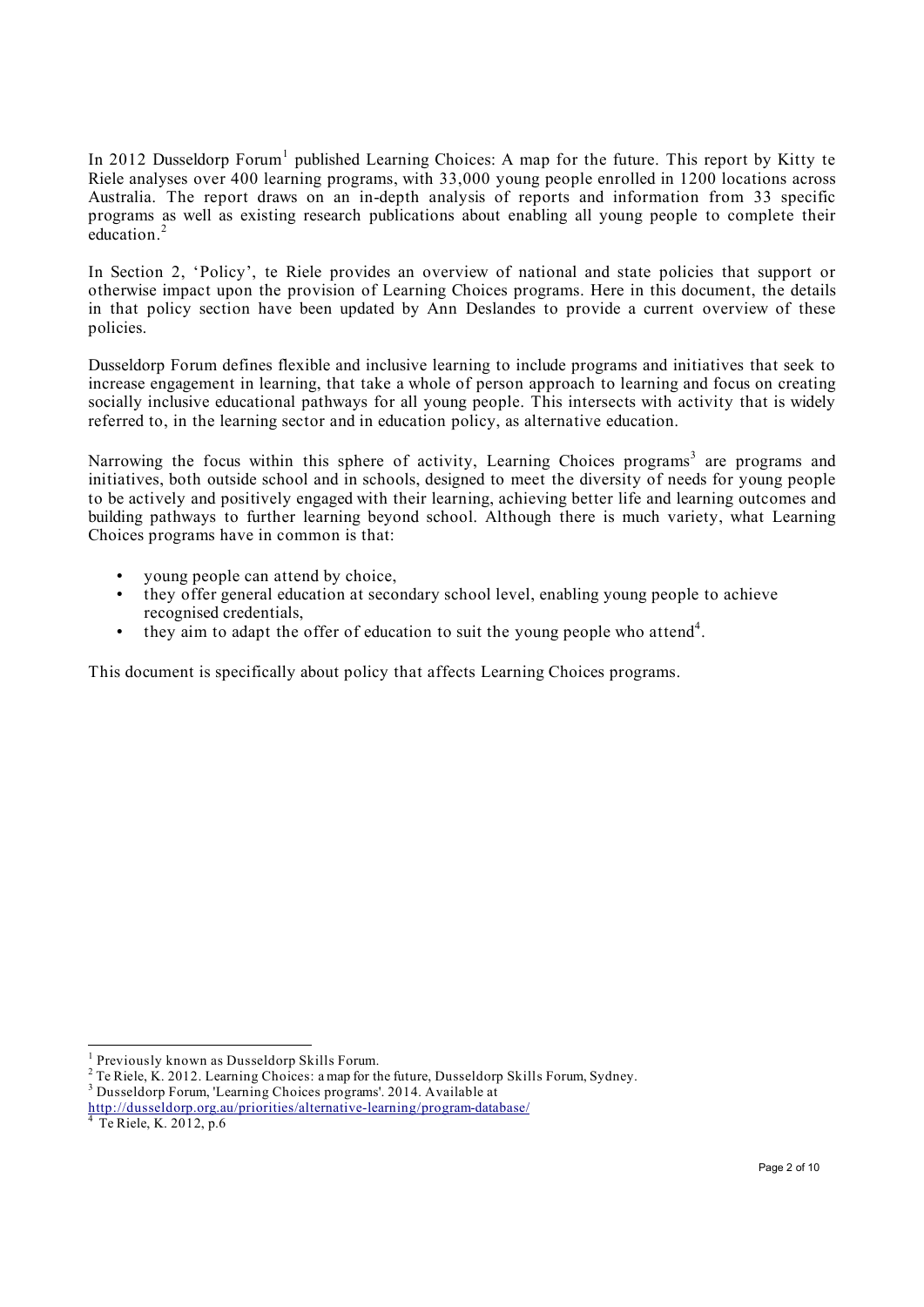### **The current policy environment**

Since te Riele's Map for the Future report was published in 2012, there has been a change of government in Queensland, the Northern Territory, and Western Australia. A new Australian federal government has also been elected in 2013. 2014 sees a new government in Tasmania and a re-formed government in South Australia. A state election will take place for Victoria in November 2014.

As at September 2014 there are several areas of policy relevant to Learning Choices that are pending decision, under review and/or likely to change, particularly in light of changes announced in the 2014 Federal Budget. Flexible learning programs will continue to be significant in attaining policy targets and meeting the needs of young people who are disengaged or at risk of becoming disengaged from learning.<sup>5</sup> In this context, state governments are considering the extent to which they will provide funding for programming elements which may otherwise be de-funded.

## **National policy**

 $\overline{a}$ 

Broadly speaking, since 2010, Australian governments have pursued policies for young people under the rubric of **'learn or earn'**; where young people 12-24 are required to undertake prescribed education, training and/or employment activities in exchange for government support. The **National Partnership on Youth Attainment and Transitions**, agreed by the Council of Australian Governments in 2009, was a substantial effort towards this goal. The Partnership ended in 2013, though the Departments of Education and Human Services received funding in the 2013-14 Budget to extend the programs funded under the Partnership until the end of  $2014$ . <sup>6</sup> The National Partnership was intended to bring the Year 12 (or equivalent) attainment rate to 90% by 2015 – to have 90% of young people aged 20-24 attain Year 12 or its approved equivalent, Certificate II. To achieve this target three related policies were agreed:

- 1. Young people must complete junior secondary school they must attain Year 10 level of schooling.
- 2. Young people must be in full-time schooling, recognised training or paid employment, or a mix of these, until they turn 17. This is known as 'learn or earn'.
- 3. Access to welfare benefits are restricted for young people under 21 who have not attained Year 12 or equivalent.

At the same time, a series of programming elements and partnerships were put in place. These include the Compact with Young Australians; the Youth Connections Program; the School Business Community Partnership Brokers Program; the Special Assistance Schools Legislation; and Smarter Schools. The significance of each is highlighted briefly below.

The **'Compact with Young Australians'** was entered into on the premise that, if young people were to attain Year 10 and to 'learn or earn' until the age of 17, the Government would provide an entitlement to an education or training place. The common public perception is that a young person must remain in school until age 17. In practice, this means the Compact promises young people a government-subsidised study or training place as long as a place is available, and as long as the young person meets the admission requirements of that place.

<sup>5</sup> See e.g. Queensland Government, Minister for Education, Training and Employment, 'Green light for tougher school discipline powers', Media release, Thursday October 31, 2013. Available at http://apo.org.au/content/intranets2014-essential-intranet-conference

Department of Education, Employment and Workplace Relations (DEEWR), Portfolio Budget Statement 2013-2014, 2013. p.61. Available at

http://docs.employment.gov.au/system/files/doc/other/201314\_deewr\_portfolio\_budget\_statements.pdf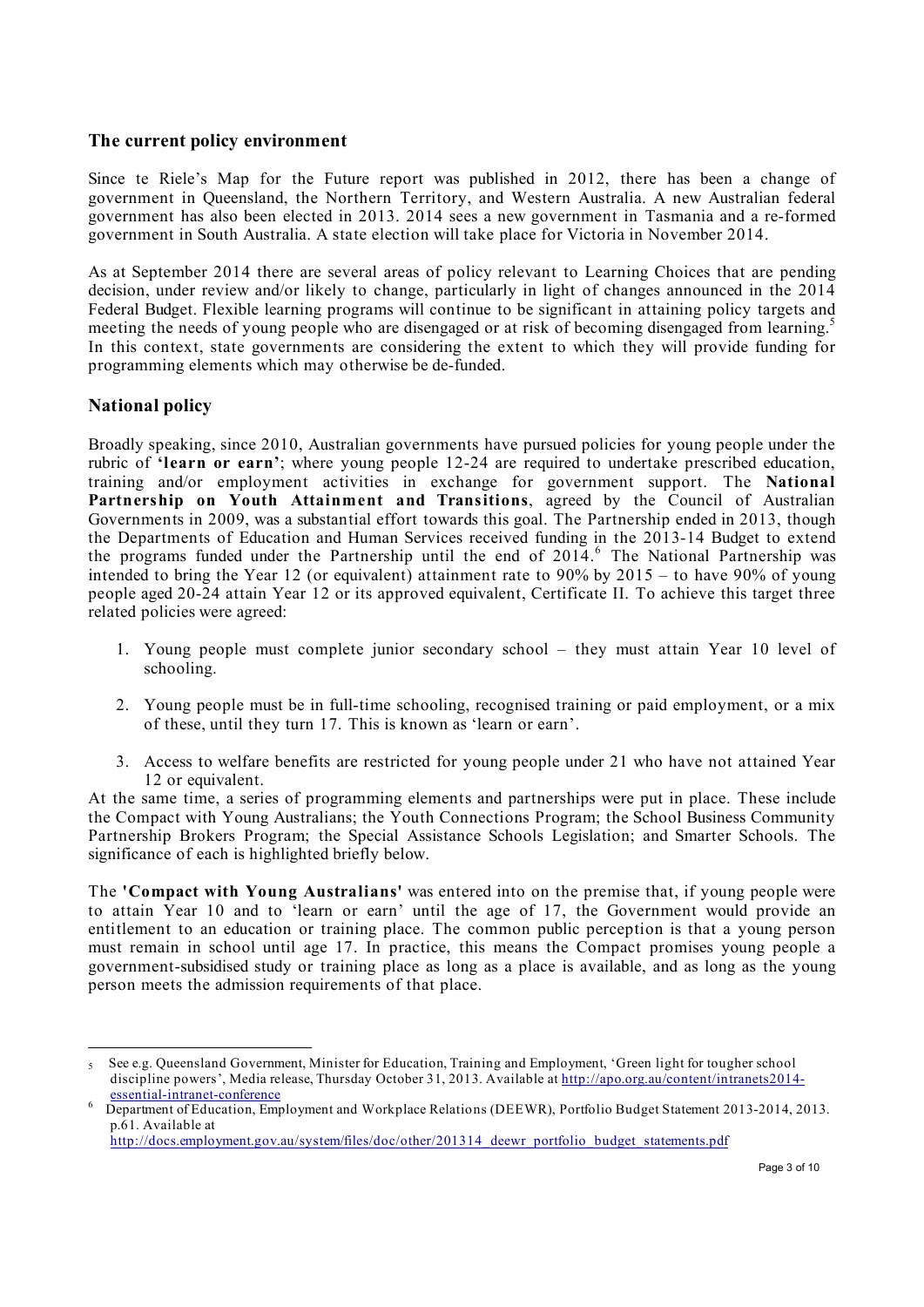The **Youth Connections** program was developed and funded under the National Partnership, with funding to cease in December 2014. Youth Connections programs are aimed at re-engaging young people who have disengaged or are at risk of disengagement from school. In 2013, some of the guidelines for delivery of Youth Connections were altered to ensure the programs focussed on "severely disengaged young people (those disconnected from school/education/training for three months or more); and connecting these young people with activities to support their re-engagement with learning, family and community", and could deliver greater regional co-ordination of these activities.<sup>7</sup>

The Youth Connections Final Outcome Indicators are: strengthened engagement; re-engaged in education; engaged in employment; claiming employment outcome indicators; and commenced in education. There is a strong interface between Youth Connections and Learning Choices programs and any changes to Youth Connections will have consequences for Learning Choices.

The **School Business Community Partnership Brokers** program was also funded under the National Partnership and supports community involvement in re-engaging young people in education and training<sup>8</sup>. Partnership Brokers support schools, business and industry, parents and families and community groups to work together on programs that support student engagement and improve education and transition outcomes. It comprises a national network located in 113 regions. Funding for Partnership Brokers will cease in December 2014.

The **Special Assistance Schools (SAS)** legislation remains whereby State and Territory Education ministers must recognise a non-government flexible learning program as a special assistance school and provide SAS funding.

There are also three other National Partnerships, operating under the rubric of Smarter Schools, that impact on Learning Choices: aimed at addressing disadvantage, supporting teachers and school leaders and improving literacy and numeracy.

## **State and Territory Policy**

All Australian states and territories are agreed to the 90% target and to the three attendant policies highlighted above. There remain some minor differences between states and territories, especially in relation to procedures for implementing the policies and in relation to alternative education provision. Some of these differences and procedures have changed since 2012 and are updated here.

## **ACT Snapshot**

The ACT Youth Commitment requires all agencies that serve young people to the age of 17 to commit to ensuring that no young person is lost from education, training or employment.<sup>9</sup> To advance the Commitment, four Re-engaging Youth Network Boards were established in the four regions of the Territory to keep young people engaged in education, training or work.<sup>10</sup>

● A young person under age 17 who has not yet completed Year 10: For youth who indicate an intention to leave school, responsibility rests with schools to complete a 'High School student Re-engagement/transition checklist' and to assist the young person with the transition to another school, college or approved education provider. Approved education

<sup>.&</sup>lt;br>7 Department of Education, Youth Connections Program Guidelines – Update May 2013, Australian Government. 2013. Available at

http://docs.education.gov.au/system/files/doc/other/youth\_connections\_program\_guidelines\_update\_may\_2013\_0.pdf Bepartment of Education, 'School Business Community Partnership Brokers Programme reports and<br>research '.https://education.gov.au/school-business-community-partnership-brokers-programme-reports-and-research

Feducation and Training Directorate (DET), 'ACT Youth Commitment', ACT Government. Available at http://www.det.act.gov.au/actvc

 $\frac{10}{\text{DET}}$ , Annual Report 2012-2013, December 2013. Available at http://www.det.act.gov.au/publications\_and\_policies/publications\_a-z/annual\_report/annual-report-2012-2013/section-b/b1-community-engagement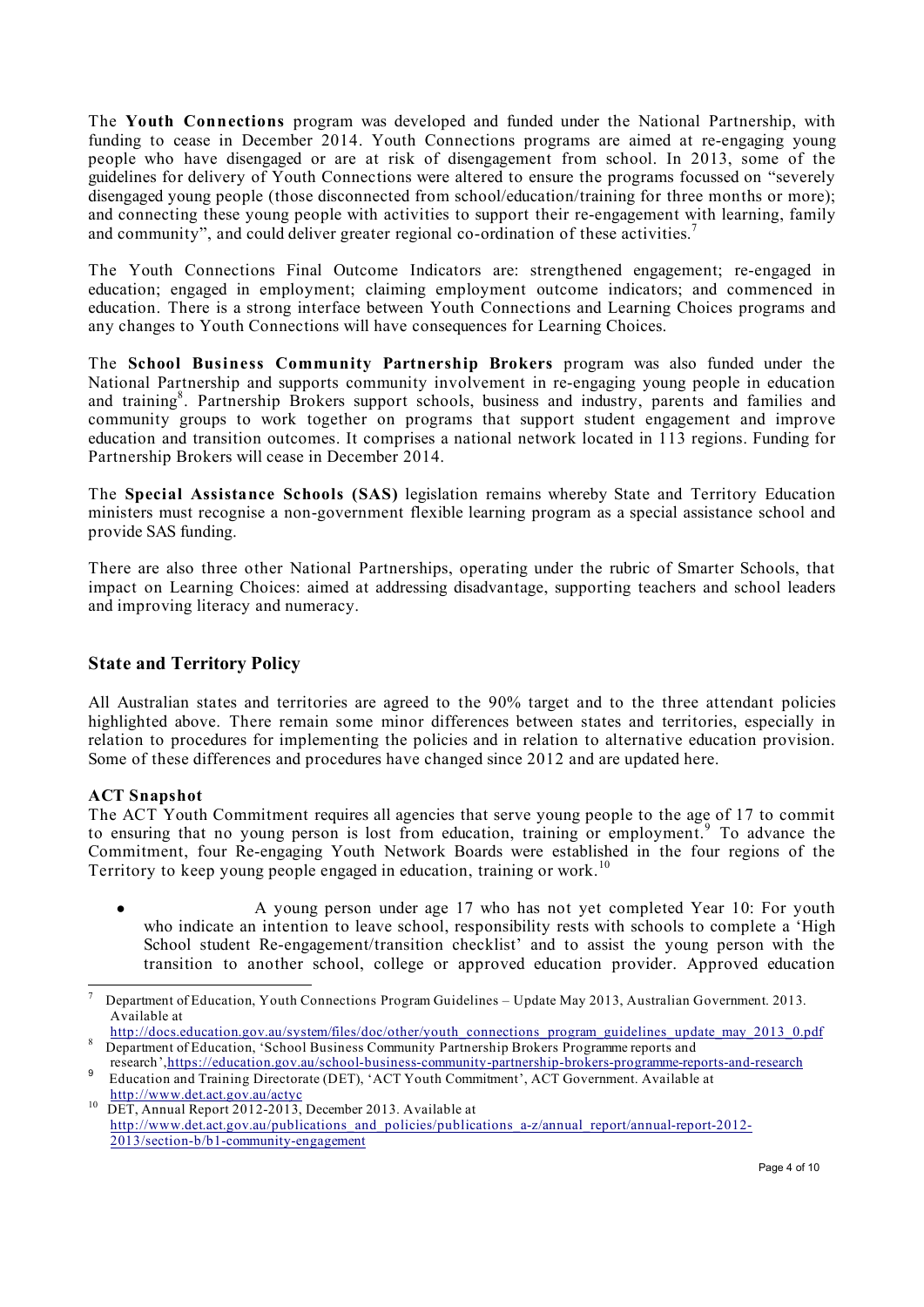providers are Registered Training Organisations that enable a young person to complete year 10 or 12 or undertake a vocational education and training course.

● A young person under age 17 who has completed Year 10: For this group the default expectation is to remain in education, however, the young person or their parent may apply for an Approval Statement (to undertake work related training, join the workforce or a combination of work /training/education) or even an Exemption Certificate for full or partial exemption from the participation requirement.

In implementing the National Partnership, the ACT Government also developed the Youth Attainment and Transitions (YAT) Strategic Funding Pool program. The program awarded funding for "innovative, catalytic, sustainable projects that support or enhance the youth attainment and transition programs and activities in the ACT", and to support the achievement of the ACT's targets under the National Partnership.<sup>11</sup> In January 2014 the Funding Pool program was replaced by the Re-engaging Youth Network Boards Funding and is now managed by the ACT and Regions Chamber of Commerce and Industry. The Chamber is the Partnership Broker for the ACT region.<sup>12</sup>

#### **NSW Snapshot**

- A young person under age 17 who has not yet completed Year 10: Leaving school is a collaborative process between the student, the parent/caregiver, the school and the local TAFE whereby it is determined if it is in the student's best interest to transfer to TAFE for a Year 10 equivalent program. If all parties agree, then an approval form is completed by the school principal and the TAFE Institute director. It is also possible for the young person to take up an apprenticeship (or traineeship). This requires the principal to issue a Certificate of Exemption from Enrolment.
- A young person under age 17 who has completed Year 10: The school principal needs to ensure there are appropriate systems and procedures in place for supporting students in deciding which participation pathway to follow if they decide to leave school. Students who choose full-time work may be asked to provide a letter from their employer to the principal that confirms their employment. $^{13}$

The Links to Learning program has provided fixed-term grants to non-government community organisations to assist them in working with young people aged 12-24 who have left or are at risk of leaving school. Learning Choices programs have been able to get recognition as special assistance schools. The NSW Board of Studies added the option for schools to register as a "Board Endorsed Alternative Education Program". This provision has enabled a minority of young people to meet the new completion and participation requirements through an alternative program.<sup>14</sup> The new Links to Learning program was released on September 1, 2014. This program places an increased emphasis on schools keeping students who are at risk of disengagement, delivery according to curriculum, and on enhancing schools' provision through local advisory groups, supported by strengthened links to nongovernment organisations. In this new program, provision is for young people until year 12.

<sup>&</sup>lt;sup>11</sup> Standing Council on Federal Financial Relations, 'Implementation Plan for the National Partnership Agreement on Youth Attainment and Transitions', Government of Australia, Australian Capital Territory, nd. Available at http://www.federalfinancialrelations.gov.au/content/npa/skills/youth attainment transitions/ACT IP.pdf

http://www.federalfinancialrelations.gov.au/content/npartnership Brokers programme, Government of Australia, 2014.

Available at https://education.gov.au/schools-business-community-partnership-brokers-programme 13 Department of Education, 'The new school leaving age. Guidelines for principals in government schools', Government of

NSW, 2009. 14 NSW Board of Studies, 'Guidelines for Equivalent and Alternative Courses of Study', 2011. Available at http://www.boardofstudies.nsw.edu.au/manuals/pdf\_doc/equivalent-alternative-courses-guidelines.pdf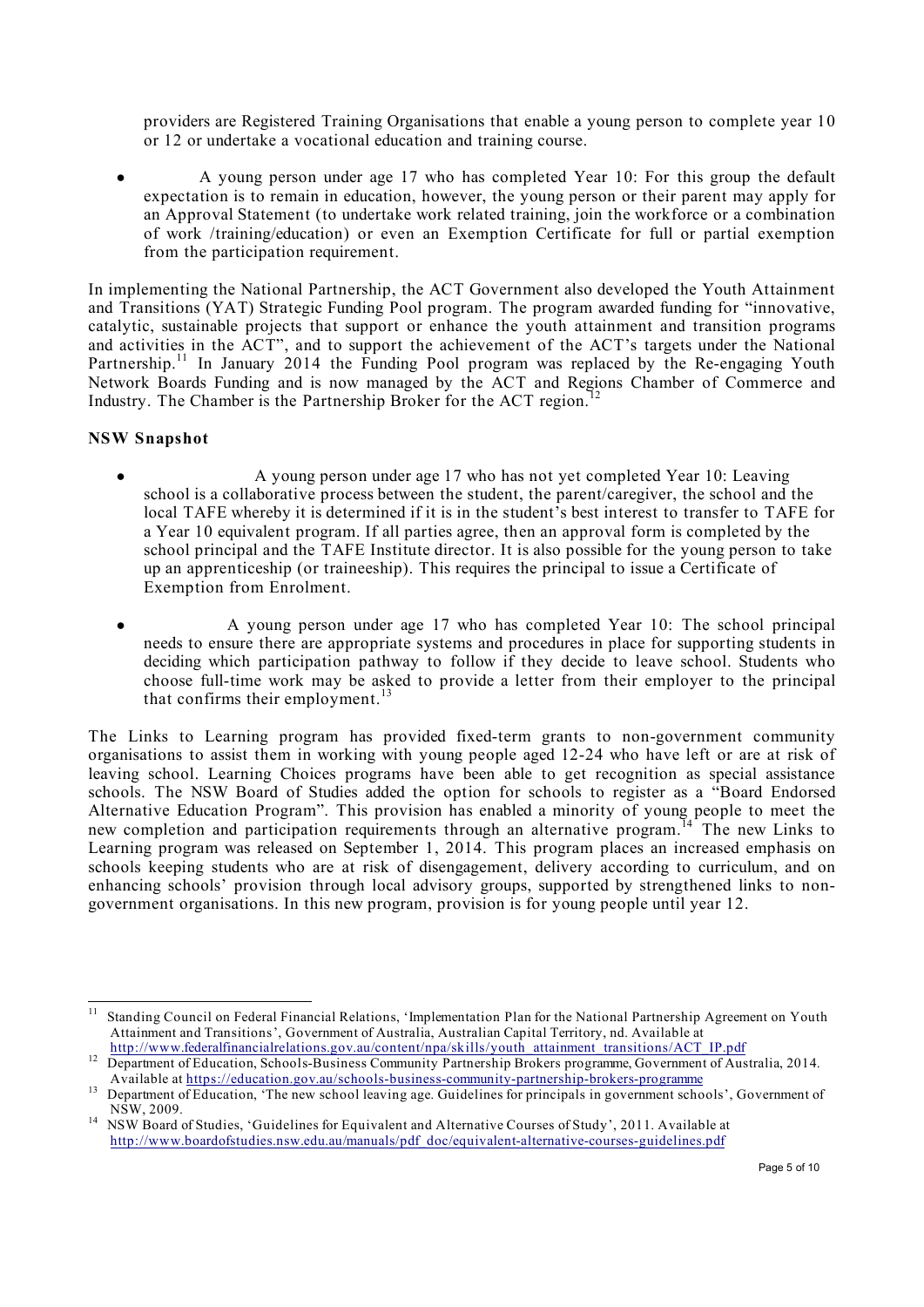#### **NT Snapshot**

- A young person under age 17 who has not yet completed Year 10: In the Northern Territory, there is no clear procedure for students under the age of 17 who wish to leave school before completing Year 10, except parents obtaining approval to provide home education.
- A young person under age 17 who has completed Year 10: After completing Year 10, young people must complete a Notification of Arrangements form. The responsibility lies with the parent/guardian to ensure the form is completed and sent to the school or local Division. This requires provider or employer to complete their details and indicate the hours per week the young person will be engaged in work or training. The Northern Territory also offers a 'Beyond School Guarantee Referral Service' for young people who need "assistance with pathways to employment, education or training choices in the first two years after leaving school". Providers of approved training programs and employers are expected to ensure the young person has completed Year 10 before accepting them for training or employment.

The following arrangements are still in place:

- 1. Personal Learning Plan as part of the Northern Territory Certificate of Education and Training (NTCET) to assists student in planning for their future
- 2. Training for Remote Youth provides structured training and learning experiences that prepares youth for employment in the community or re-engages them in future learning
- 3. The Northern Territory Open Education Centre (NTOEC) may act as a 'de facto' Learning Choices program for some students
- 4. The Indigenous Response Program (NT DET, 2011c) provides access to Vocational Education and Training (VET) that meets the specific needs of Indigenous clients and is delivered on site in communities. This is not an alternative to meet the participation requirements, as it is offered only to Indigenous people who are at least 17 years of age.
- 5. The NT Government is currently conducting consultation with a view to reform of the Education Act. A Discussion Paper fields a number of possible options for reform that may affect Learning Choices programs. These include: cancellation of enrolment (for students post the compulsory school age) by the principal if a young person "is not attending school regularly<sup>3</sup> or "is not participating in the program of instruction". The Paper also notes that punitive responses (including infringement notices and compulsory conferencing) to non-school attendance introduced in 2011 might be complemented with "provisions to accommodate different models and places of education delivery and the specific needs of some groups of students".<sup>15</sup>

#### **QLD Snapshot**

A young person under 16, with or without Year 10: Queensland refers to a compulsory school age until the young person turns 16 or completes Year 10, whichever comes first. Exemptions and Learning Choices options are not usually available to youth under 16 years, although there are some registered schools that deliver alternative programs and have learners in Year 8 and 9. Otherwise, youth under 16 years must remain in school during the compulsory school age. In Queensland, the Senior Phase Education and Training Reforms for the Future (ETRF) preceded the CoAG agreement by several years and as a result there are some differences with other states.

<sup>15</sup> Department of Education, 'Reform of the Education Act (NT) Discussion paper for consultation', Northern Territory Government, 2014. Available at http://www.education.nt.gov.au/about-us/legislation/education-act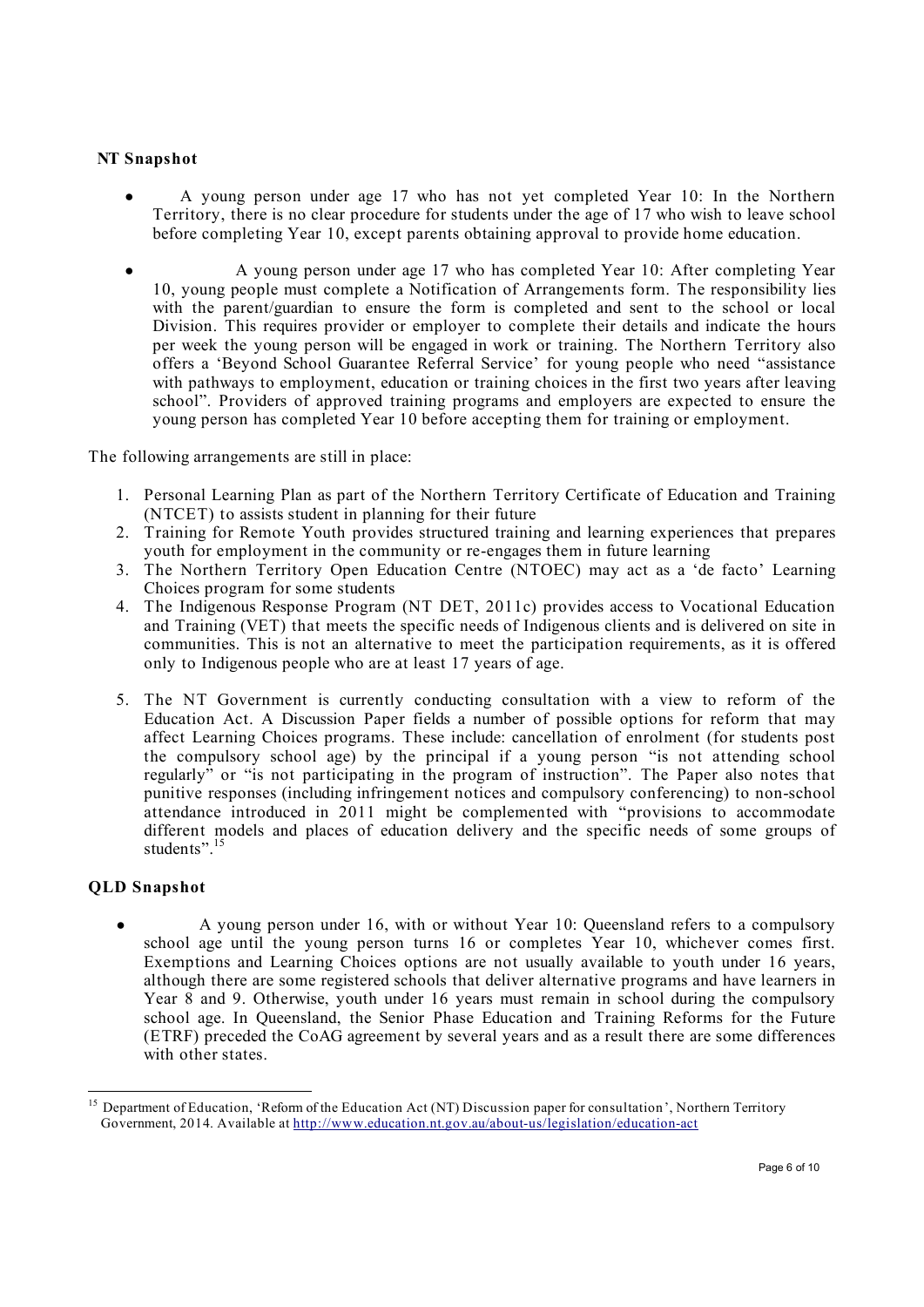A young person between 16 -17, with or without year 10: enters the compulsory participation age whereby they must remain in a full-time combination of education/training/employment (25 hrs week) until 17 years; unless full-time employment or an apprenticeship is obtained. Senior Education and Training (SET) Planning is used to assist students to identify appropriate education and training pathways. The Principal is required to open a learning account for students with the Queensland Studies Authority so that a young person can work towards a Certificate of Education if he/she wants to. The compulsory participation age ends when the young person gains a Senior Certificate, Certificate III or Certificate IV; or has participated in eligible options for 2 years; or turns 17.

In relation to recognising Learning Choices programs as special assistance schools, the Queensland government uses these criteria for an accredited non-state school:

- 1. has been established specifically and solely for the purpose of catering for young people who are not engaged in education, VET or work;
- 2. has facilities, staffing structures and operational models that support education services for young people to re-engage in sustainable educational pathways;
- 3. enrols only students who are not engaged in education, VET or work;
- 4. enrols students mainly through a referral process (e.g. other schools, juvenile justice system, child protection agency, community agencies, etc.);
- 5. has a flexible and specific educational program designed to re-engage and maintain students in an accredited education pathway;
- 6. has active links with community agencies and educational providers which assist 'at risk' youth; does not charge tuition fees.

Learning Choices programs funded by the government to support young people who are at risk of disengaging or have disengaged include Youth Support Co-ordinators<sup>16</sup> and Positive Learning Centres.<sup>17</sup>

The 'Strengthening Discipline in Queensland State Schools strategy' includes "an enhanced commitment to alternative learning centres that provide specialised support to students with complex needs<sup>",18</sup>

#### **SA Snapshot**

A young person under 16, with or without Year 10: In South Australia, the compulsory school age is until age 16. The parent/guardian of a young person under age 16 can complete a request for 'Exemption from school enrolment/attendance and education enrolment/participation' that the school can approve.<sup>19</sup>

A young person between  $16 - 17$ , with or without Year 10: Between the ages of  $16-17$ , young people must participate in an approved learning program or apply for an exemption to

http://www.communities.communities.communityservices.communityservices.communityservices/behaviour/plc/locations.html<br>Available at http://education.gld.gov.au/studentservices/behaviour/plc/locations.html

http://www.decd.sa.gov.au/speced2/pages/attendance/attendanceInfo/Compulsory SA DECD 2011b. Exemption from School Enrolment/Attendance and Education Enrolment/Participation. Available: http://www.decd.sa.gov.au/portal/community.asp?group=mattersandid=exemptions

<sup>&</sup>lt;sup>16</sup> In 2013 the Department announced that "from January 2014, the Department of Education, Training and Employment will direct its investment in the Youth Support Coordinator Initiative to schools to fund locally determined responses for vulnerable young people in senior levels of schooling" In effect this means that schools now have autonomy over how they spend their allocated funding for these positions and many are joining together to share one position across 2 schools - they have the flexibility to recruit themselves. See Department of Education, Training and Employment, 'Youth Support Co-ordinators', Government of Queensland, 2014. Available at http://www.communities.qld.gov.au/communityservices/youth/youth-support-coordinators-yscs

Available at http://education.qld.gov.au/studentservices/behaviour/plc/locations.html 18 Minister for Education, Training and Employment, 'Tougher school disciplinary powers in 2014', Media release, January 21 2014. Available at http://statements.qld.gov.au/Statement/2014/1/21/tougher-school-disciplinary-powers-in-2014 19 SA DECD 2011a. Compulsory school age. Available: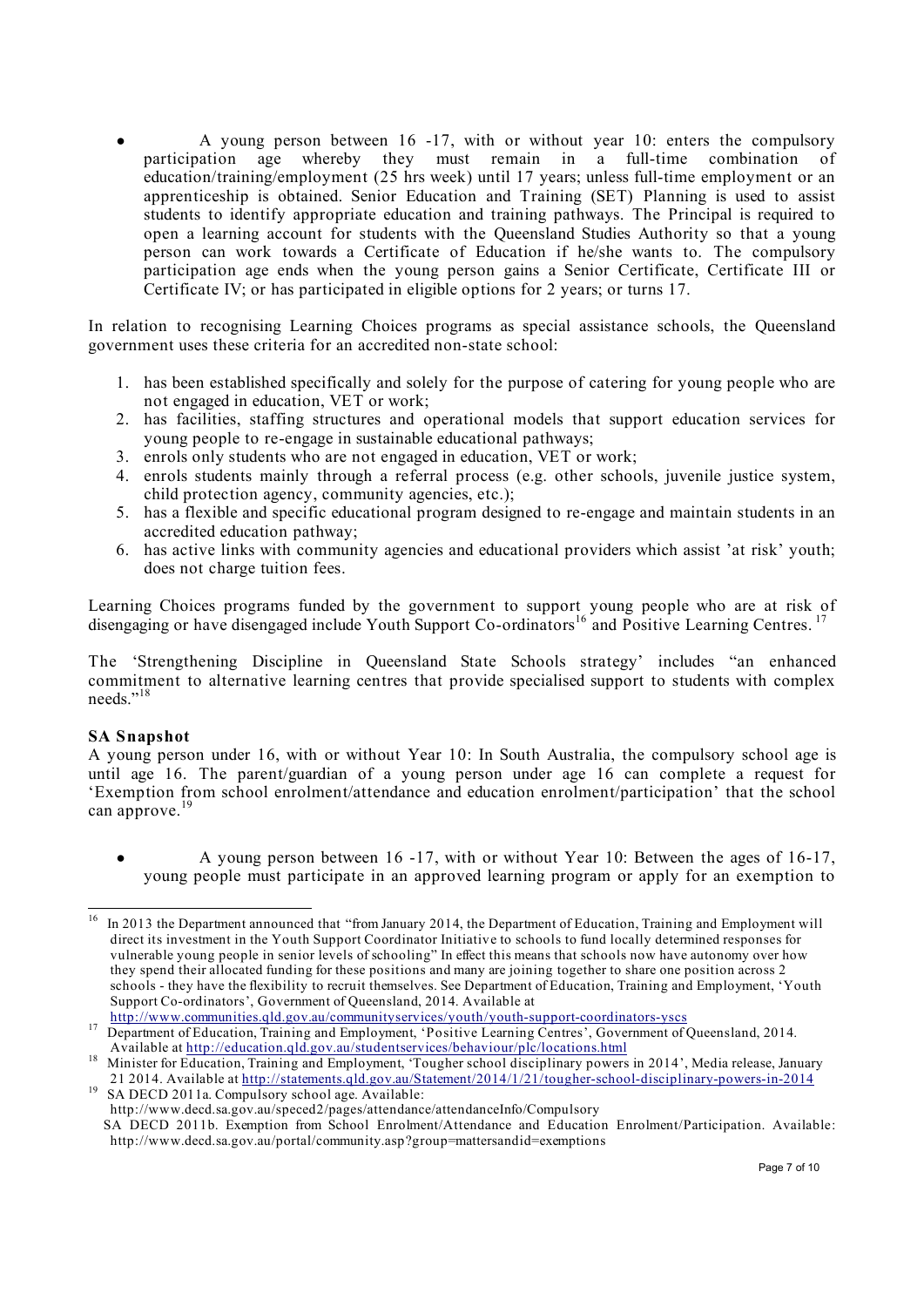participate in full time employment, unless they have already completed the Year 12 SACE or an equivalent qualification. Responsibility lies with the student's school to negotiate an approved learning program using the EDSAS (reporting system) to create a Compulsory Education Age (CEA) record. For an exemption, the school initiates a counselling process to discuss the student's circumstances and the quality of the employment opportunity in terms of any training component and its relevance to the student's future career aspirations. The school principal must endorse the exemption form and forward it to the Director, School and District Operations.

In relation to Learning Choices programs, in 2005 South Australia set up Innovative Community Action Networks (ICANs) which from 2007 onwards also included Flexible Learning Options (FLO). This is the most systematic, state-wide approach to Learning Choices provision in Australia so far. ICANs are supported at state level but operate locally through a management committee that "collaborates to develop local solutions to meet the particular needs of identified disengaged young people in their region".20 Flexible Learning Options is an enrolment strategy whereby the activities undertaken by the young person may include "part-time schooling; learning at an independent centre located off a school campus; a TAFE course, a course provided by a non-government organisation and structured workplace learning".<sup>21</sup> Responsibility for students remains with the local government school, even when they leave to attend FLO activities elsewhere, but practical support for the young person is provided through a case manager.

The Youth Connections Specialised Services program is delivered only in South Australia. It provides support under the same principles as the Youth Connections programme but is targeted towards young people who are at risk of becoming involved with, or who are already involved with the youth justice system.<sup>22</sup>

The Innovative Community Action Networks strategy was developed by the Department for Education & Child Development as a unique and systemic response to vulnerable young people from Year 6 to the age of 20, who have significant personal barriers to engagement in learning at school. Using school and community partnerships, flexible learning option (FLO) enrolments and a targeted case management services, disengaged children and young people are successfully re-engaged in accredited learning programs. ICAN aims to help these young people successfully return to school and/or begin on a path to further education, training and employment.

## **Victoria Snapshot**

- A young person under age 17 who has not yet completed Year 10: An exemption authorised by the Regional Director is required. This is done through completing a 'School Exit Form'. Permission may be granted for undertaking an apprenticeship or to complete Year 10 or equivalent in a non-school setting. These young people should also have a formal exit interview with a careers practitioner and complete the Managed Individual Pathways (MIPs) information and individual Career Action Plans (pathway plans) documentation.
- A young person under age 17 who has completed Year 10: Exit interviews and the 'School Exit Form' also apply to young people under age 17 who have completed Year 10. Schools are required to record destinations of Year 10-12 exit students through CASES 21 (the integrated school administration and finance software system used in Victorian Government Schools) for transmission to DEECD following the February Census.

<sup>&</sup>lt;sup>20</sup> SA DECS 2011: p4. Innovative Community Action Networks. ICAN guidelines Primary and Secondary Schools 2011. Adelaide: Department of Education and Children's Services

<sup>&</sup>lt;sup>21</sup> SA DECS 2011: p4.<br><sup>22</sup> Department of Education, 'School to work transitions: Research, reporting and evaluation', Government of Australia, January 2014. Available at http://www.education.gov.au/school-work-transitions-research-reporting-and-evaluation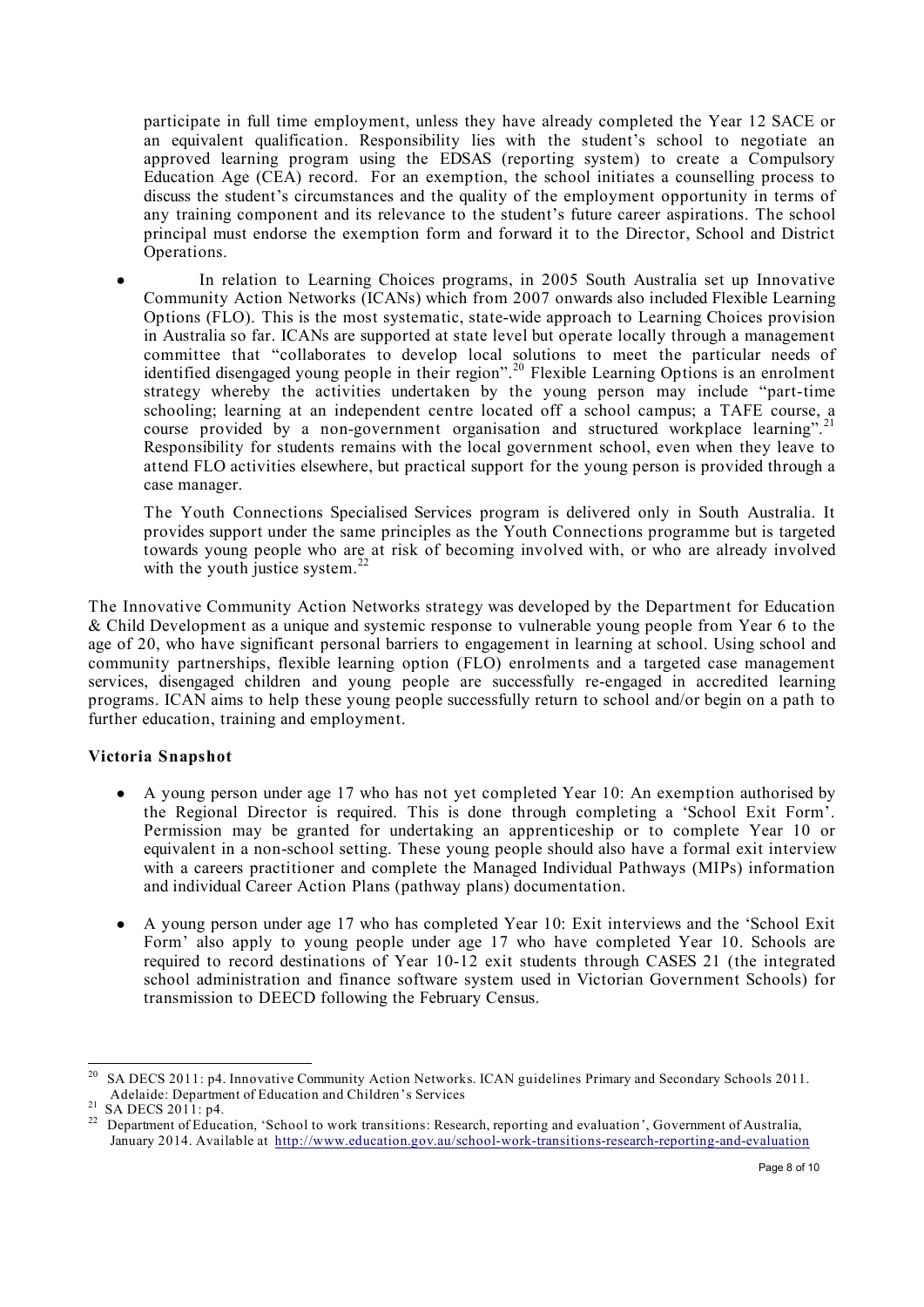The Victorian government has been working towards a policy framework that is intended to provide holistic support to address young people's disengagement from school. An Action Plan, 'Victoria as a Learning Community' was released in November 2012. Under the heading 'Maximising Access and Inclusion', the Government provides Student Resource Package funding intended to follow students who are disengaged from school into nominated re-engagement programs.<sup>23</sup> Entry to a re-engagement program includes individual assessment, a strengths-based plan, case management where appropriate, and mentoring.<sup>24</sup>

Youth Partnerships is a pilot program intended to "test new ways for services across all youth sectors to work together more collaboratively to support vulnerable young people aged 10 to 18 years. The key goals of Youth Partnerships are to improve engagement in education and training; and to reduce the escalation of problems for individual young people."<sup>25</sup> The pilot is funded until mid-2014 and will inform government on future action on improving young peoples' engagement in learning, possibly through the Vulnerable Children's Strategy 2013-2022.

#### **Tasmania Snapshot**

- A young person under 16, with or without Year 10: In Tasmania, all young people are required to be enrolled in a school or home-educated until the end of the year in which they turn 16 with or without completing Year 10. Parents can apply for 'dispensation' to the Secretary of the Department of Education through their local school for medical reasons.
- A young person between 16 -17, with or without Year 10: For Year 10 students the responsibility lies with the school principal who must lodge a participation record with the Tasmanian Qualifications Authority (TQA) identifying the student's intended destination for the following year. Leading up to this, government schools use a pathway planning process for each student, supported by Pathway Planning Officers. However, the responsibility for ensuring the plan is implemented lies with the parent/guardian.

In terms of Learning Choices programs, Innovative Flexible Education Grants are used to provide initiatives that support flexible learning for secondary students. Grants are made to partnerships of nongovernment organisations with government schools for three years to "encourage, facilitate and enhance innovative flexible delivery approaches to improve attendance and retention in Tasmanian schools".  $26$ 

The Agenda for Children and Young People, launched in 2011, includes action areas such as "review the evidence base and current practice of schools working in partnership with their communities to identify opportunities to promote effective home, school and community partnerships" and to "support young people to attain a year 12 qualification or equivalent".<sup>27</sup>

## **WA Snapshot**

<sup>&</sup>lt;sup>23</sup> Department of Education and Early Childhood Development (DEECD), 'Student Support Funding Follows the Student', Government of Victoria, 2013. Available at http://www.education.vic.gov.au/about/department/vlc/Pages/supportfunding.aspx

 $\frac{\text{http://www.weulcaation.vice.g.}, \text{a}w\text{ was a computer}}{\text{DEECD}}$ , 'Engagement and Wellbeing', Government of Victoria, 2014. Available at

http://www.education.vic.gov.au/school/principals/participation/Pages/reengagewellbeing.aspx#3<br>DEECD, 'Youth Partnerships', Government of Victoria, 2012. Available at<br>http://www.youthpartnerships.vic.gov.au/About-Youth-Par

<sup>&</sup>lt;sup>26</sup> Department of Education, 'Innovative Flexible Education Grants', Government of Tasmania, 2014. http://www.education.tas.gov.au/parents\_carers/schools-colleges/Programs-Initiatives/Pages/Innovative-Flexible-<br>Education-Grants.aspx

<sup>&</sup>lt;sup>27</sup> Office for Children, Our Children Our Young People Out Future, Department of Premier and Cabinet, Government of Tasmania 2011. Available at http://www.dpac.tas.gov.au/divisions/cdd/policy/agenda\_for\_children\_and\_young\_people